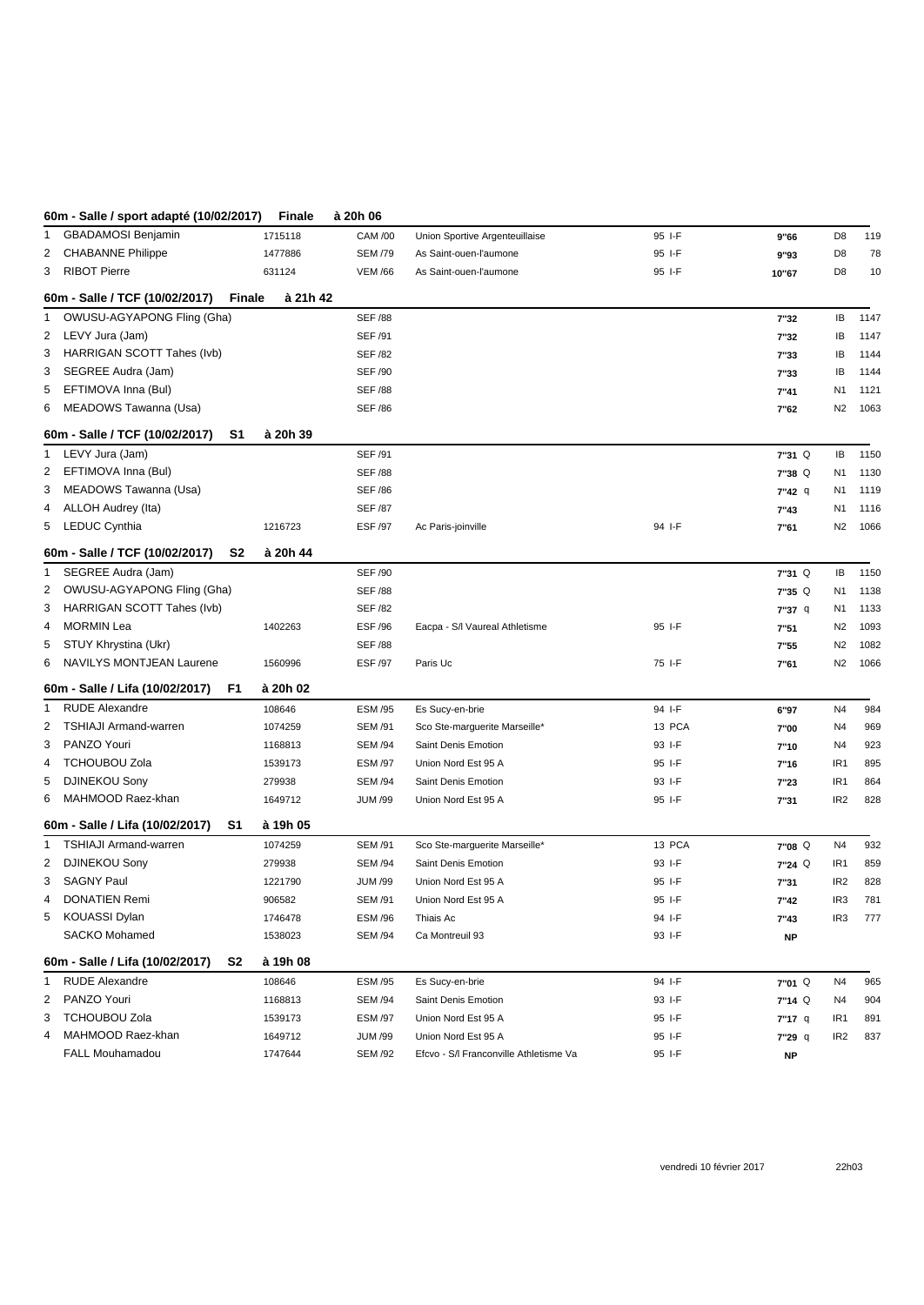| ן ויוטשובטוויך וטו נושט - וווטטד      |                            | $\overline{\phantom{a}}$ | <u>a 2111 21</u> |                |                                      |        |           |                 |      |
|---------------------------------------|----------------------------|--------------------------|------------------|----------------|--------------------------------------|--------|-----------|-----------------|------|
| ZEMLYAK Olha (Ukr)<br>1               |                            |                          |                  | <b>SEF /90</b> |                                      |        | 52"39     | N <sub>1</sub>  | 1157 |
| 2<br><b>BIBIK Olha (Ukr)</b>          |                            |                          |                  | <b>SEF /90</b> |                                      |        | 53"29     | N1              | 1127 |
| MILANI Marta (Ita)<br>3               |                            |                          |                  | <b>SEF /87</b> |                                      |        | 55"61     | N <sub>3</sub>  | 1050 |
| NKAMSAO Audrey (Cmr)<br>4             |                            |                          | 1119195          | <b>SEF /89</b> | Nma - S/I Stade Nantais Ac           | 44 P-L | 58"18     | IR <sub>1</sub> | 968  |
| 400m - Salle / TCF (10/02/2017)       |                            | FB                       | à 21h 14         |                |                                      |        |           |                 |      |
| LINKIEWICZ Joanna (Pol)<br>1          |                            |                          |                  | <b>SEF /90</b> |                                      |        | 54"43     | N <sub>2</sub>  | 1089 |
| CHAMBERS Verone (Jam)<br>2            |                            |                          |                  | <b>SEF /88</b> |                                      |        | 54"46     | N <sub>2</sub>  | 1088 |
| MELNYK Tetiana (Ukr)<br>3             |                            |                          |                  | ESF /95        |                                      |        | 54"65     | N <sub>2</sub>  | 1081 |
| <b>GUION FIRMIN Lenora</b><br>4       |                            |                          | 655135           | <b>SEF /91</b> | Ca Montreuil 93                      | 93 I-F | 55"45     | N3              | 1055 |
| 400m - Salle / Lifa (10/02/2017)      |                            | FA                       | à 19h 23         |                |                                      |        |           |                 |      |
| <b>JORDIER Thomas</b><br>$\mathbf{1}$ |                            |                          | 1297060          | <b>SEM /94</b> | Tremblay Ac Athletisme               | 93 I-F | 47"64     | N <sub>2</sub>  | 1076 |
| 2<br>BENCHAA Fethi (Alg)              |                            |                          | 1370561          | <b>SEM /88</b> | Stade Francais (paris)               | 75 I-F | 48"03     | N <sub>3</sub>  | 1052 |
| <b>OUALICH Hamid</b><br>3             |                            |                          | 349578           | <b>SEM /88</b> | Amiens Uc                            | 80 H-F | 48"32     | N <sub>3</sub>  | 1034 |
| <b>KHATIR Nasredine</b><br>4          |                            |                          | 865923           | <b>ESM /95</b> | Ma2m - S/I Athletic Club Montpellier | 34 OC  | 48"77     | N4              | 1007 |
| 400m - Salle / Lifa (10/02/2017)      |                            | FB                       | à 19h 18         |                |                                      |        |           |                 |      |
| <b>TOUNKARA Koko</b><br>1             |                            |                          | 1281157          | <b>SEM /89</b> | Saint Denis Emotion                  | 93 I-F | 50"25     | IR <sub>1</sub> | 919  |
| MATENS SIDA Chritopher<br>2           |                            |                          | 1613046          | <b>ESM /97</b> | Livry Gargan Athletisme              | 93 I-F | 50"66     | IR <sub>2</sub> | 895  |
| 3<br><b>ANDRE Jean-francois</b>       |                            |                          | 1202929          | <b>SEM /90</b> | Vs Ozoir La Ferriere                 | 77 I-F | 50"76     | IR <sub>2</sub> | 890  |
| 800m - Salle / TCF (10/02/2017)       |                            | Finale                   | à 21h 51         |                |                                      |        |           |                 |      |
| LYAKHOVA Olha (Ukr)<br>1              |                            |                          |                  | <b>SEF /92</b> |                                      |        | 2'03"04   | N <sub>1</sub>  | 1136 |
| AKKAOUI Malika (Mar)<br>2             |                            |                          |                  | <b>SEF /87</b> |                                      |        | 2'03"31   | N1              | 1132 |
| YARIGO Noelie (Ben)<br>3              |                            |                          | 1552839          | <b>SEF /85</b> | Running 41                           | 41 CEN | 2'03"52   | N <sub>1</sub>  | 1128 |
| <b>TKACHUK Anastasiia (Ukr)</b><br>4  |                            |                          |                  | <b>SEF /93</b> |                                      |        | 2'03"57   | N <sub>1</sub>  | 1127 |
| <b>KETEMA Tigist (Eth)</b><br>5       |                            |                          |                  | <b>JUF /98</b> |                                      |        | 2'05"50   | N <sub>1</sub>  | 1093 |
| VELVERE Liga (Lat)<br>6               |                            |                          |                  | <b>SEF /90</b> |                                      |        | 2'05"80   | N <sub>1</sub>  | 1087 |
| SISHKO Halyna (Ukr)<br>7              |                            |                          |                  | <b>SEF /91</b> |                                      |        | 2'09"19   | N <sub>2</sub>  | 1029 |
| <b>LAPLACE Camille</b><br>8           |                            |                          | 1274361          | <b>SEF /94</b> | As77 - S/I Pays De Fontainebleau - A | 77 I-F | 2'10"48   | N3              | 1007 |
| <b>MOUCHET Charlotte</b><br>9         |                            |                          | 1390173          | ESF /96        | Amiens Uc                            | 80 H-F | 2'12"70   | N <sub>3</sub>  | 970  |
| USOVICH Ilona (Blr)                   |                            |                          |                  | <b>SEF /82</b> |                                      |        | AB        |                 |      |
| <b>PERROSSIER Estelle</b>             |                            |                          | 1035353          | <b>SEF /90</b> | Lyon Athletisme*                     | 69 ARA | AB        |                 |      |
| <b>MOH Clarisse</b>                   |                            |                          | 440094           | <b>SEF /86</b> | Ca Montreuil 93                      | 93 I-F | <b>NP</b> |                 |      |
| 800m - Salle / Lifa (10/02/2017)      |                            | <b>Finale</b>            | à 19h 29         |                |                                      |        |           |                 |      |
| <b>RENAUDIE Paul</b><br>1             |                            |                          | 214112           | <b>SEM /90</b> | Bordeaux Athle*                      | 33 N-A | 1'49"51   | N <sub>2</sub>  | 1104 |
| <b>BARTOLI Jeremy</b><br>2            |                            |                          | 712347           | <b>SEM /91</b> | Stade Francais (paris)               | 75 I-F | 1'51"73   | N <sub>3</sub>  | 1039 |
| <b>GUERRA Rami</b><br>3               |                            |                          | 1091677          | <b>JUM /98</b> | Pierrefitte Multi Athlon             | 93 I-F | 1'53"67   | N <sub>4</sub>  | 984  |
| <b>MALICKI Antonin</b><br>4           |                            |                          | 826890           | <b>ESM /96</b> | As77 - S/I Pays De Fontainebleau - A | 77 I-F | 1'53"85   | N <sub>4</sub>  | 979  |
| 5                                     | MEZZAOUROU-TALEB Sal (Esp) |                          | 1686761          | <b>SEM /94</b> | Antony Athletisme 92                 | 92 I-F | 1'55"16   | IR <sub>1</sub> | 943  |
| <b>LARCHAUD Thomas</b>                |                            |                          | 428719           | <b>SEM /86</b> | Lille Ma - S/I Us Tourcoing          | 59 H-F | AB        |                 |      |
| <b>MERABET Abdeslem</b>               |                            |                          | 462873           | <b>SEM /87</b> | Rcf Issy Avia                        | 92 I-F | <b>NP</b> |                 |      |
| <b>ETAOUFIK Maroine</b>               |                            |                          | 1166848          | <b>ESM /97</b> | Rcf Issy Avia                        | 92 I-F | <b>NP</b> |                 |      |
| <b>BEN-BRAHIM Mohamed-aziz</b>        |                            |                          | 605504           | <b>ESM /97</b> | Ca Montreuil 93                      | 93 I-F | <b>NP</b> |                 |      |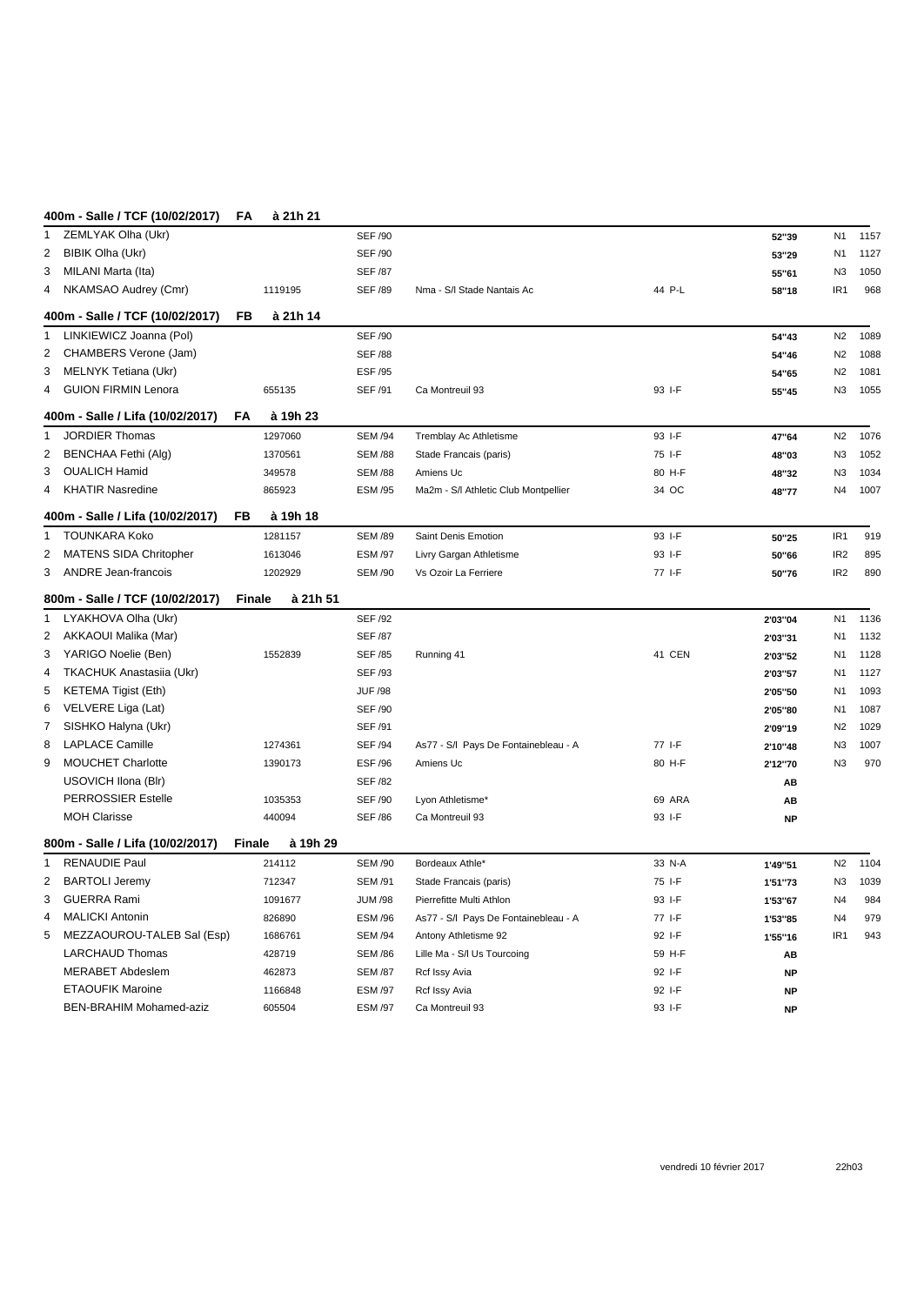## **3 000m - Salle / TCF (10/02/2017) Finale à 20h 55**

| <b>WORKU Fantu (Eth)</b><br>1            |                | <b>JUF /99</b> |                                |         | 8'50"36             | IA             | 1182 |
|------------------------------------------|----------------|----------------|--------------------------------|---------|---------------------|----------------|------|
| TSEGAY Gudaf (Eth)<br>2                  |                | <b>ESF /97</b> |                                |         | 8'50"74             | IA             | 1181 |
| GEGA Luiza (Alb)<br>3                    |                | <b>SEF /88</b> |                                |         | 8'52"53             | IA             | 1174 |
| ANBESA Adanech (Eth)<br>4                |                | <b>JUF /98</b> |                                |         | 8'59"74             | IB             | 1149 |
| FOUGBERG Charlotta (Swe)<br>5            |                | <b>SEF /85</b> |                                |         | 9'01"82             | IB             | 1142 |
| ALEMU FENTE Birtukan (Eth)<br>6          |                | <b>SEF /89</b> |                                |         | 9'05"94             | N <sub>1</sub> | 1128 |
| ANSA Weynshet (Eth)<br>$\overline{7}$    |                | <b>ESF /96</b> |                                |         | 9'17"97             | N <sub>1</sub> | 1086 |
| HILALI Siham (Mar)<br>8                  |                | <b>SEF /86</b> |                                |         | 9'18"61             | N <sub>1</sub> | 1084 |
| BIRCA Roxana Elisabe (Rom)<br>9          |                | <b>SEF /88</b> |                                |         | 9'20"70             | N <sub>2</sub> | 1077 |
| 10 DIDA NEGASA Chaltu (Eth)              | 1864203        | <b>SEF /92</b> | Amicale Athletisme Du Roumois  | 27 NO   | 9'23"37             | N <sub>2</sub> | 1068 |
| 11 LEDHEM Fadouwa                        | 662718         | <b>SEF /87</b> | Lille Ma - S/I Us Tourcoing    | 59 H-F  | 9'42"70             | N3             | 1004 |
| <b>TVERDOSTUP Tamara (Ukr)</b>           |                | <b>SEF /79</b> |                                |         | AB                  |                |      |
| 60m Haies (84)-salle / TCF (10/02/2017)  | <b>Finale</b>  | à 21h 31       |                                |         |                     |                |      |
| PLOTYTSINA Hanna (Ukr)<br>$\mathbf{1}$   |                | <b>SEF /87</b> |                                |         | 8"08                | IB             | 1170 |
| LINDLEY Lindsay (Ngr)<br>2               |                | <b>SEF /89</b> |                                |         | 8"12                | IB             | 1162 |
| BARBER Jade (Usa)<br>3                   |                | <b>SEF /93</b> |                                |         | 8"17                | IB             | 1151 |
| <b>MORAES Fabiana (Bra)</b><br>4         |                | <b>SEF /86</b> |                                |         | 8"25                | N <sub>1</sub> | 1134 |
| OKOU Rosvitha<br>5                       | 473727         | <b>SEF /86</b> | Athle 91 - S/I Sca 2000 Evry   | 91 I-F  | 8"26                | N <sub>1</sub> | 1132 |
| BARBER Kaila (Usa)<br>6                  |                | <b>SEF /93</b> |                                |         | 8"31                | N1             | 1122 |
| 60m Haies (84)-salle / TCF (10/02/2017)  | S <sub>1</sub> | à 20h 27       |                                |         |                     |                |      |
| PLOTYTSINA Hanna (Ukr)<br>1              |                | <b>SEF /87</b> |                                |         | 8"13 Q              | IB             | 1159 |
| BARBER Jade (Usa)<br>2                   |                | <b>SEF /93</b> |                                |         | $8"22$ <sup>Q</sup> | IB             | 1141 |
| OKOU Rosvitha<br>3                       | 473727         | <b>SEF /86</b> | Athle 91 - S/I Sca 2000 Evry   | 91 I-F  | $8"27$ q            | N <sub>1</sub> | 1130 |
| <b>MORAES Fabiana (Bra)</b><br>4         |                | <b>SEF /86</b> |                                |         | $8"29$ q            | N1             | 1126 |
| <b>VIFQUIN Clemence</b><br>5             | 392943         | <b>SEF /86</b> | Cs Bourgoin-jallieu *          | 38 ARA  | 8"38                | N <sub>1</sub> | 1108 |
| 6 LANGE Chrystie                         | 1016913        | <b>ESF /95</b> | Speedy Plus                    | 971 GUA | 8"41                | N <sub>1</sub> | 1102 |
| 60m Haies (84)-salle / TCF (10/02/2017)  | S <sub>2</sub> | à 20h 32       |                                |         |                     |                |      |
| LINDLEY Lindsay (Ngr)<br>1               |                | <b>SEF /89</b> |                                |         | $8"20$ <sup>Q</sup> | IB             | 1145 |
| <b>BARBER Kaila (Usa)</b><br>2           |                | <b>SEF /93</b> |                                |         | 8"27 <sup>Q</sup>   | N <sub>1</sub> | 1130 |
| NANA DJIMOU Ida Antoinette<br>3          | 578146         | <b>SEF /85</b> | Ca Montreuil 93                | 93 I-F  | 8"31                | N <sub>1</sub> | 1122 |
| <b>SALIES Pauline</b><br>4               | 1090945        | <b>ESF /97</b> | Savigny Senart Athletisme      | 77 I-F  | 8"44                | N <sub>1</sub> | 1095 |
| POPLAVSKAYA Ekaterin (Blr)<br>5          |                | <b>SEF /87</b> |                                |         | 8''49               | N <sub>1</sub> | 1085 |
| GIRARD-MONDOLONI Elisa<br>6              | 1183518        | ESF /95        | Antony Athletisme 92           | 92 I-F  | 8"64                | N <sub>2</sub> | 1055 |
| 60m Haies(106)-salle / Lifa (10/02/2017) | <b>Finale</b>  | à 19h 57       |                                |         |                     |                |      |
| CISSOKHO Diadie<br>1                     | 1095476        | <b>SEM /94</b> | Antony Athletisme 92           | 92 I-F  | 8"13                | N <sub>2</sub> | 1032 |
| <b>MARCHESI Alexis</b><br>2              | 1296013        | <b>ESM /95</b> | Athle78 - S/I Us Vesinet       | 78 I-F  | 8"38                | N4             | 965  |
| <b>NDIAYE Mamadou</b>                    | 140917         | <b>ESM /97</b> | Ea Cergy Pontoise Athletisme * | 95 I-F  | AB                  |                |      |
| 60m Haies(106)-salle / Lifa (10/02/2017) | Série 1        |                |                                |         |                     |                |      |
| <b>NDIAYE Mamadou</b><br>1               | 140917         | <b>ESM /97</b> | Ea Cergy Pontoise Athletisme * | 95 I-F  | 10"00 q             | R <sub>4</sub> | 585  |
| <b>MARCHESI Alexis</b><br>1              | 1296013        | <b>ESM /95</b> | Athle78 - S/I Us Vesinet       | 78 I-F  | 10"00 q             | R <sub>4</sub> | 585  |
| CISSOKHO Diadie<br>1                     | 1095476        | <b>SEM /94</b> | Antony Athletisme 92           | 92 I-F  | 10"00 q             | R4             | 585  |
|                                          |                |                |                                |         |                     |                |      |